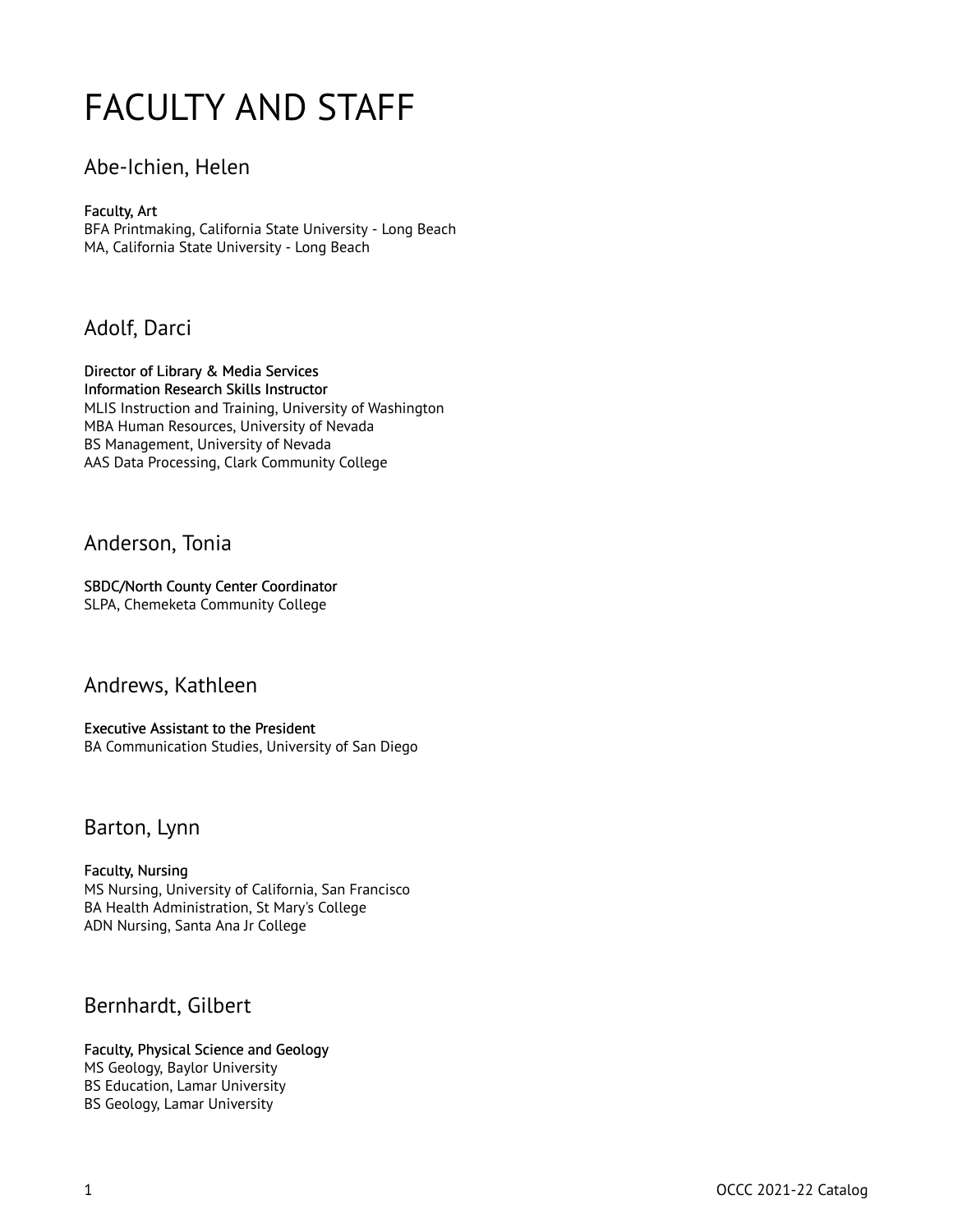### Bishop, Janice

#### Faculty, Communication Studies

MS Speech Communication, Portland State University BA Human Communication, Marylhurst University AA, Central Oregon Community College

Boles, Larry

Director of Aquarium Science Program S.T.E.M. Coordinator MS Fisheries Science, College of William & Mary, Virginia Institute of Marine Science

### Bowman, Crystal

#### Director of Nursing

ADN, Mesa Community College BSN, Arizona State University MSN-ED, Grand Canyon University PhD Nursing, Capella University

Bradley, Jason

Facilities Tech I

Burak, Marge

Faculty, Mathematics MST Mathematics, Portland State University BS Mathematics, Pacific University

### Burke, Gena

Career Education and SNAP Advisor MS Ed, Portland State University Teaching Adult Learners Certificate, Portland State University

Teaching English Language to Adults Certificate, University of Cambridge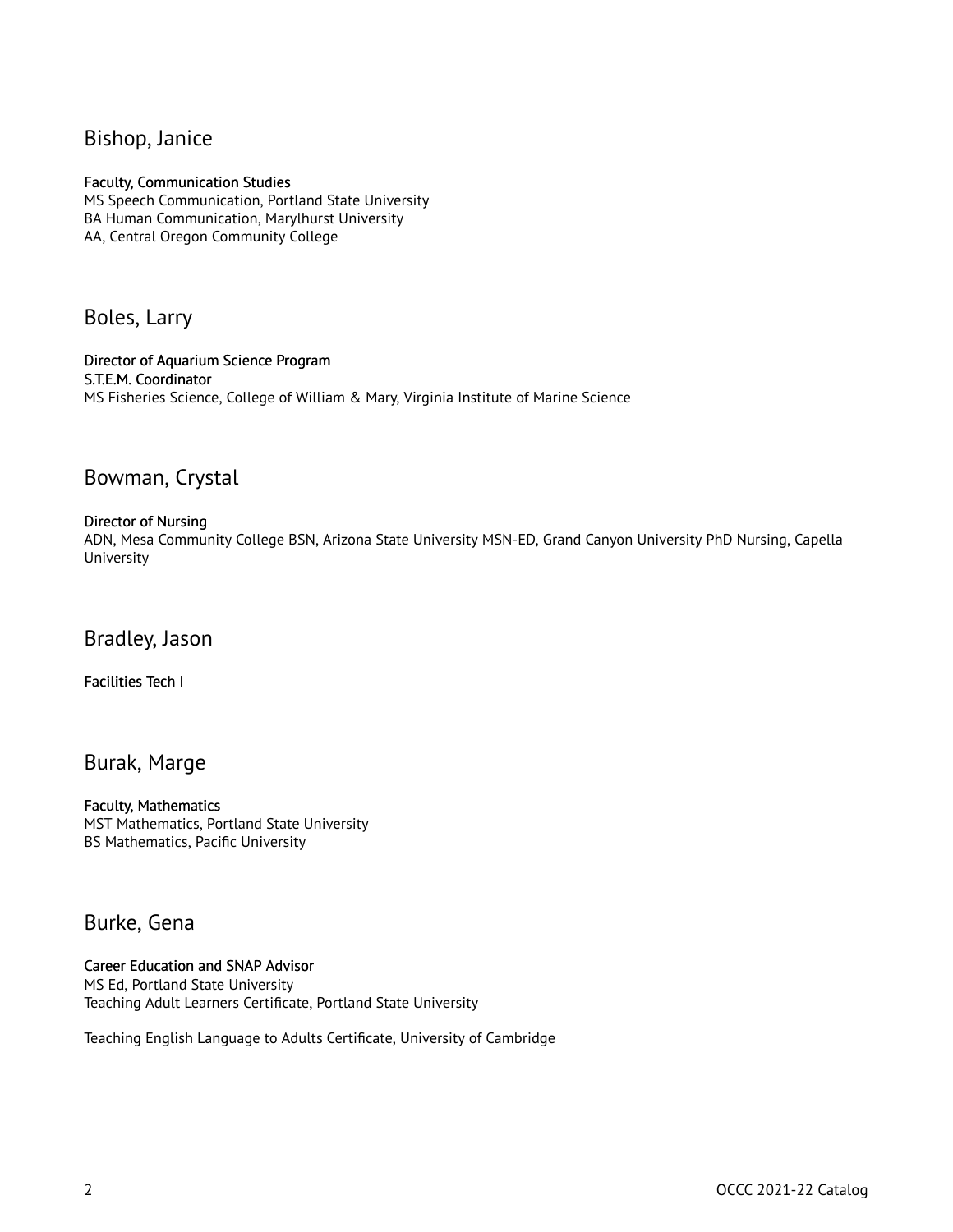### Cawley, Megan

#### Faculty, Clinical Nursing

BA Nursing, Oregon Health Science University BS Biology, Western Oregon University

# Charles, Gregory

Faculty, Business Administration MA Development Banking, American University in Washington University BA International Relations, University Pennsylvania

Chase, James

Faculty, Computer Application Systems

Clifford, Kevin

Faculty, Aquarium Science BS Oceanography, University of Massachusetts, Darmouth

#### Clos, Jenna

Faculty, Aquarium Science MA Teaching, Portland State University BA Spanish, Portland State University AA General Studies, Clackamas Community College

### Cole, Sarah

Faculty, Nursing BS Nursing, Oregon Health and Sciences University

# Colvin, Sari

Faculty, Nursing AAS, Lane Community College BS Nursing, Western Governors University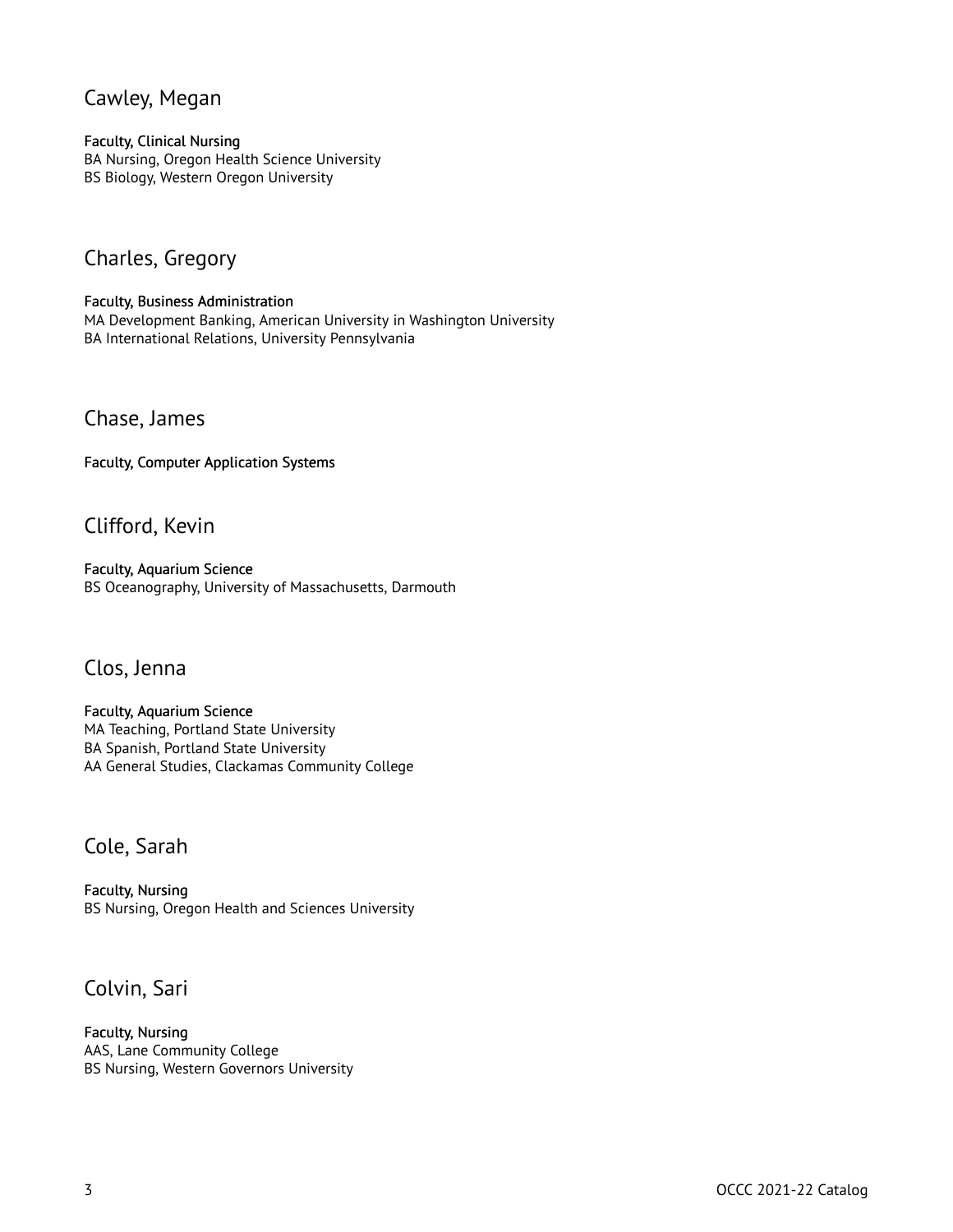# Conrady, Gerald

Basic Skills Instructor MA Curriculum and Instruction, Portland State University BA History, California State University AA Liberal Studies, Rancho Santiago College

# Dewer, Gregory

Faculty, Communication Studies MS Media Studies, University of Oregon BS Journalism, University of Oregon AAS Automotive Technology, Linn-Benton Community College

### Dinwoodie, Shaneon

#### Bookstore Associate

Dodds, Savannah

Aquarist BS Biology/Chemistry, Northern Arizona University

# Ebert-Ketcher, Galina

EMT Lab Assistant OR Paramedic

#### Erdmann, Trevor

Faculty, Aquarium Science BS Marine Biology, University of Alaska, SE Juneau

### Fernow, David

#### EMT Lab Assistant AA Fire Suppression, Chemeketa Community College AA Paramedic, Chemeketa Community College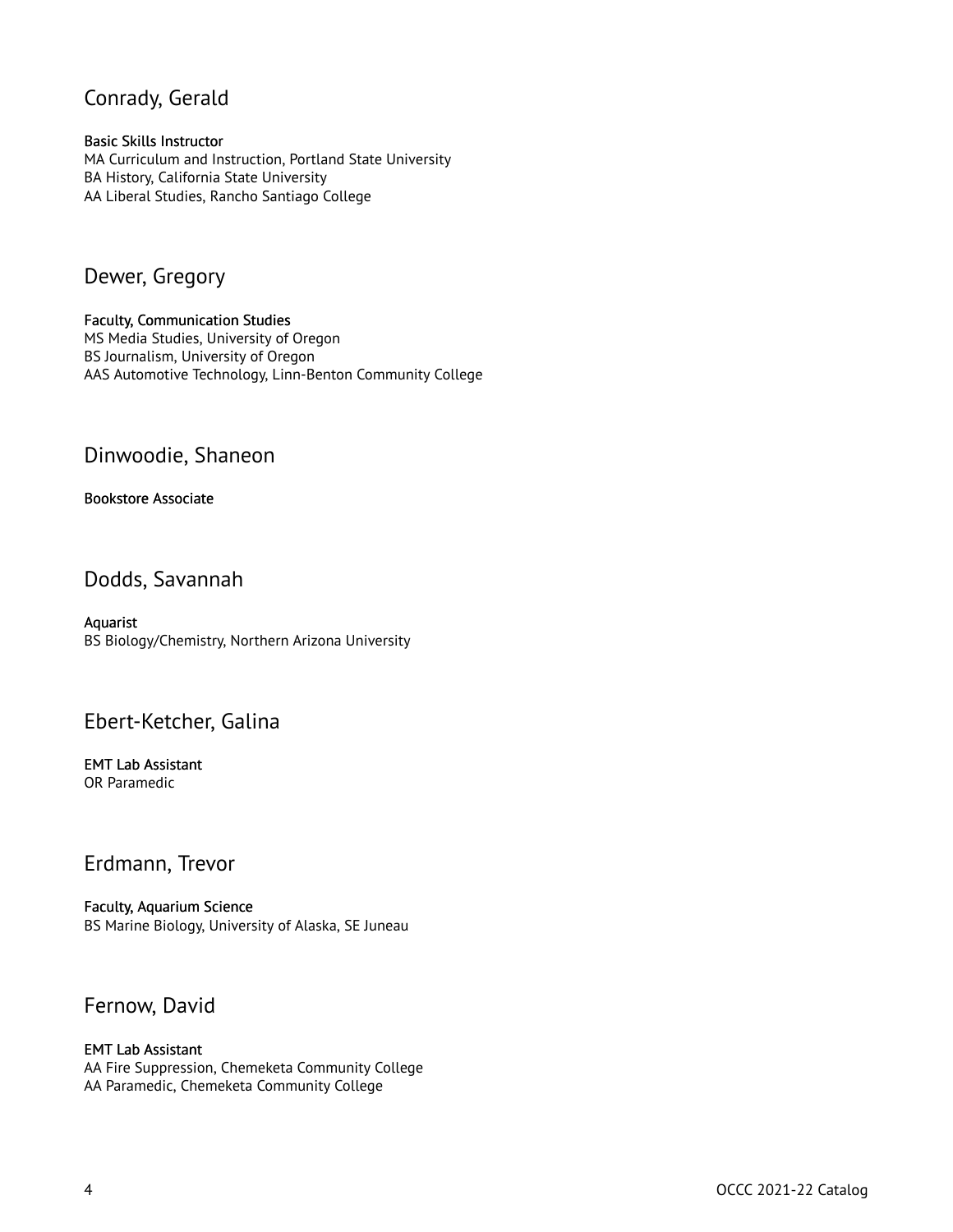### Fisher, Matthew

#### Faculty, Biology

MS Science Education, Montana State University MS Biology, Western Washington University BS Environmental Studies, University of Oregon

# Fleming, Jennifer

Faculty, Mathematics Teaching Credential, Chapman University BS, California State University, Monterey Bay

### Flores, Alberto

#### Faculty, Business Administration EdD, Organizational Leadership, Development, Grand Canyon University MBA Business Administration, University of Phoenix MA Educational Administration & Leadership, Arizona State University

Follett, Kathleen

#### Affliated Staff - Music

### Gallup, Dana

#### Student Services Specialist MAT Teaching, George Fox University - School of Education BA English, George Fox University

# Gaspar, Kahea

Faculty, Writing-Composition MA English, University of Hawaii at Manoa BA English, University of Hawaii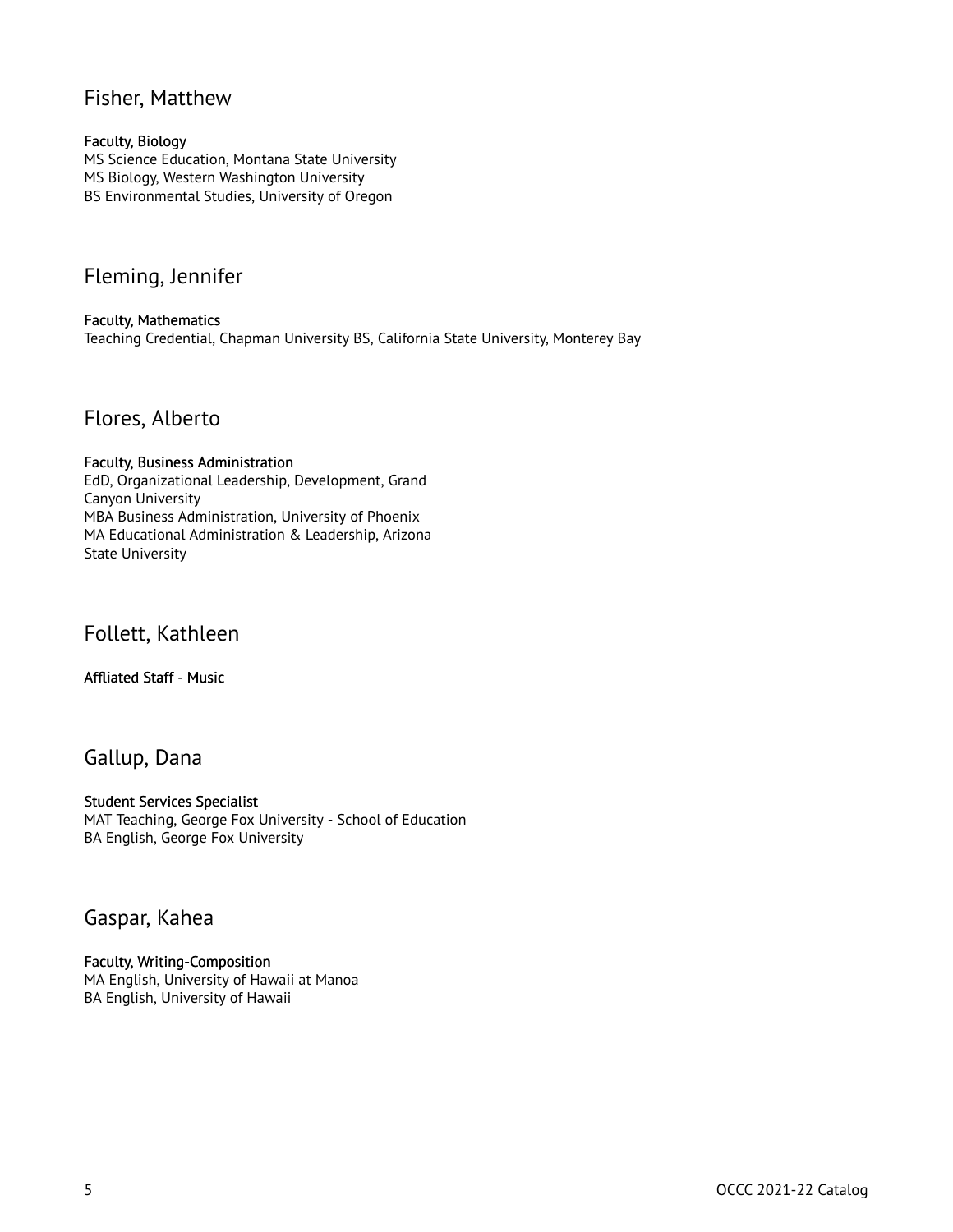# Gintner, Robin

Vice President Administrative Services BS Accounting, University of Oregon

### Goos, Julia

Faculty, Art MFA Art, Printmaking, Illinois State University BFA Art, University of Wyoming

### Graamans, Milo

Accompanist

Graves, Heidi

PT Faculty, Nursing AAS, Nursing Front Range Community College BN, Western Governors University MS, Nursing Education- Western Governors University

### Gutknecht, Joy

Director of Human Resources AA Accounting, Madison Area Technical College

### Hagan, Blake

Academic Advisor MS Education, Portland State University BA Anthropology, Oregon State University

Hahn, Sharon

Director of Business Services YCS Manager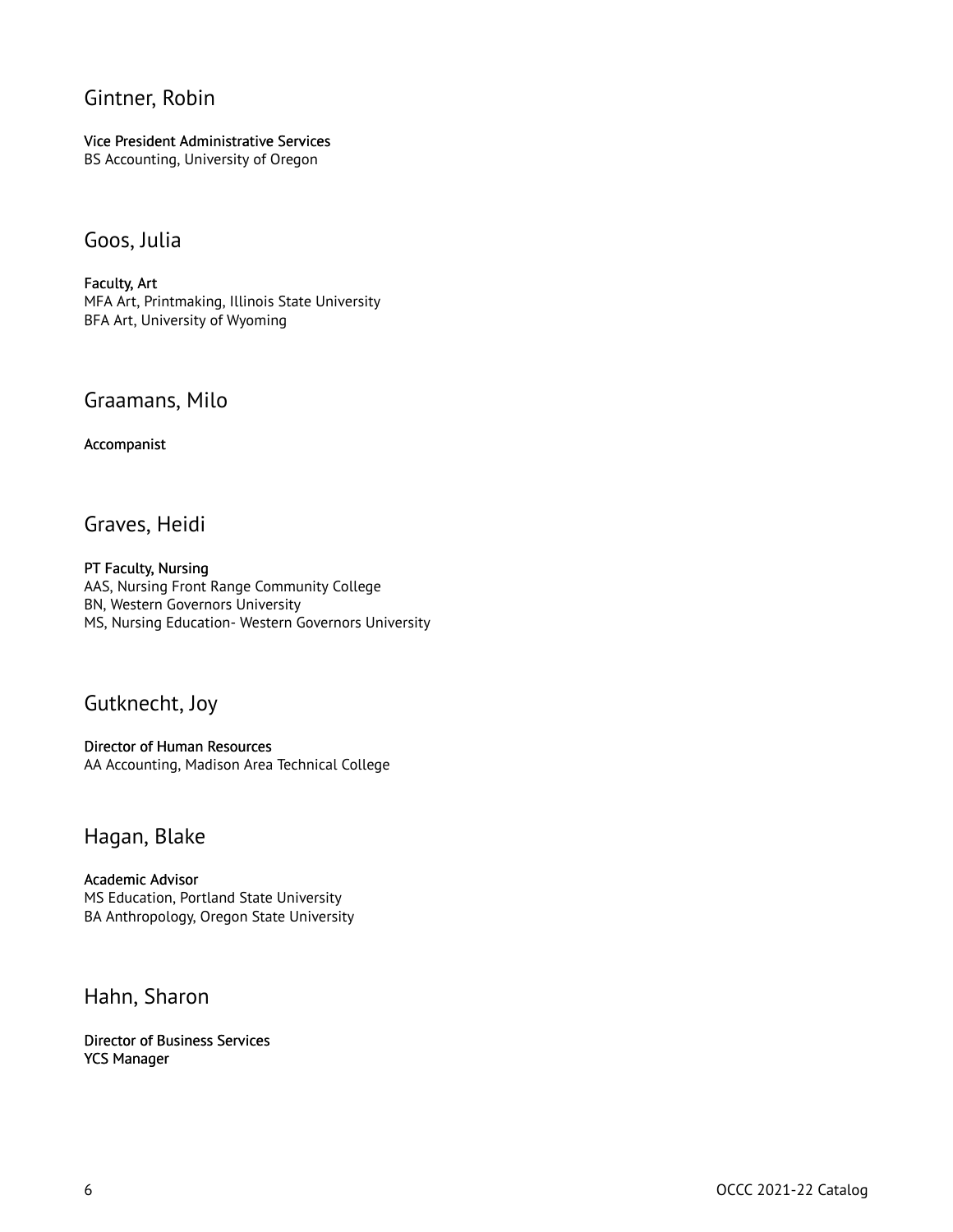# Halleron, Kathleen

Finance Analyst

BA Business Administration, University of Kentucky

Hansen, Clare

Lead Aquarist Certificate Aquarium Science, Oregon Coast Community College BS Biology, Boston University

Harper, Theresa

75% Faculty- Education/Advising Graduate Certificate College & University Teaching, Oregon State University MS Academic Advising, Kansas State MAT Education, Oregon State University

Hawkyard, Matt

Faculty, Aquarium Science MS Fisheries & Wildlife, Oregon State University BS Fisheries & Wildlife, Oregon State University

Heller, Nicolas

EMT Lab Assistant EMT-B Cert - Chemeketa CC

# Hoadley, Tabitha

Academic Coordinator Faculty, Computer Applications and Business Administration MBA, Northern Illinois University MBA Management and Marketing, University of Miami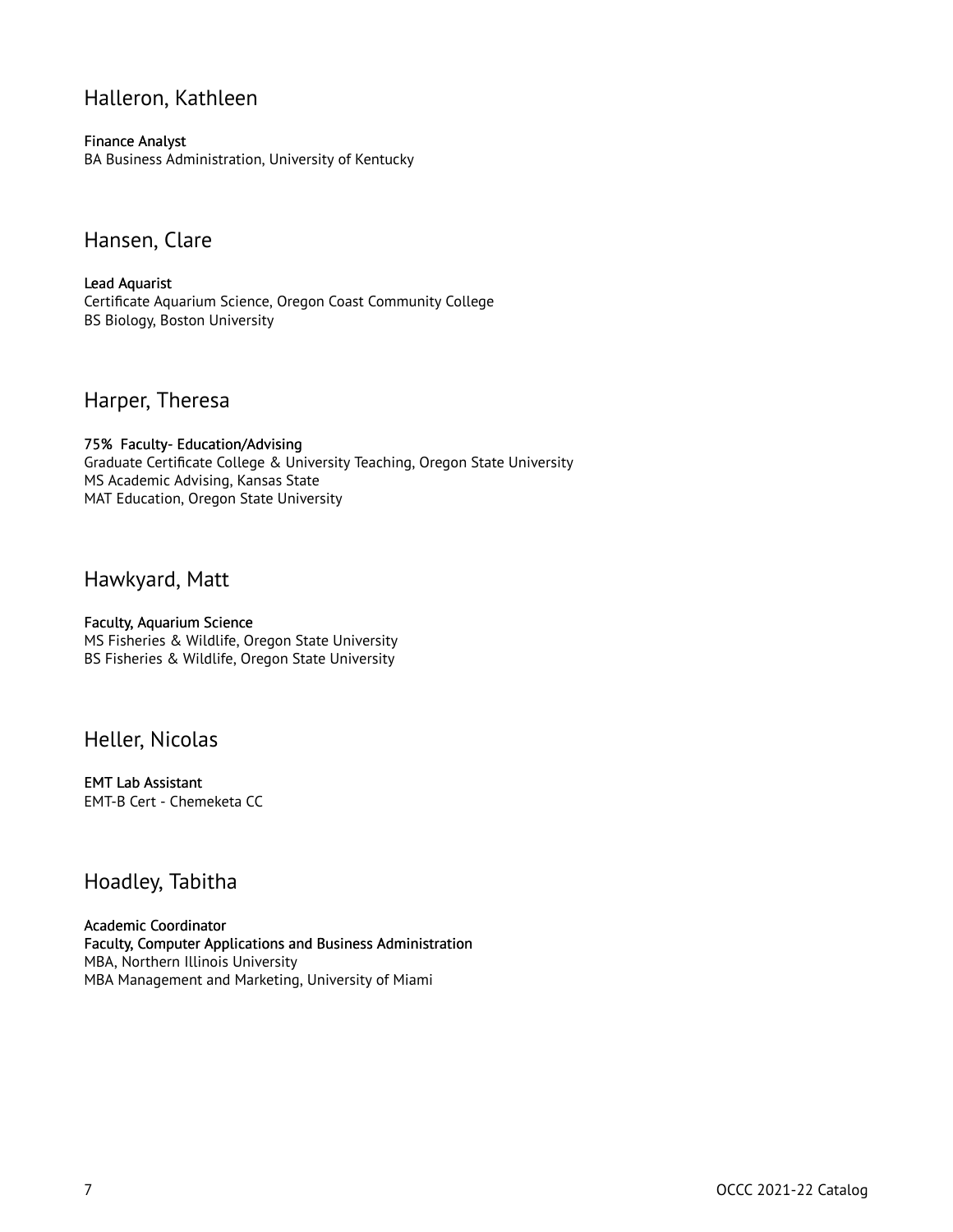# Hollingsworth, Roseanne

#### Aquarist

BS Environmental Science, Linfield College Certificate of Aquarium Science, Oregon Coast Community College

Hovey, Ann

#### Associate Dean of Academic Affairs / Registrar

Jackson, Tucker

Faculty, History MA History, Portland State University MBA Management Information Systems, University of Houston BBA Finance, University of Texas

#### Jeffries-Bilton, Vicki

Faculty, Social Science MA Political Science, Portland State University BA Political Science, University of Oregon

# Joll, Kara

PT Faculty, Nursing AAS, Linn-Benton Community College BS Nursing, Western Governors University

#### Jones, Kimberly

Director of Financial Aid MA Teaching, Marshall University BA History, University of Arkansas

Jones, Tracy

Navigate Outreach Program Assistant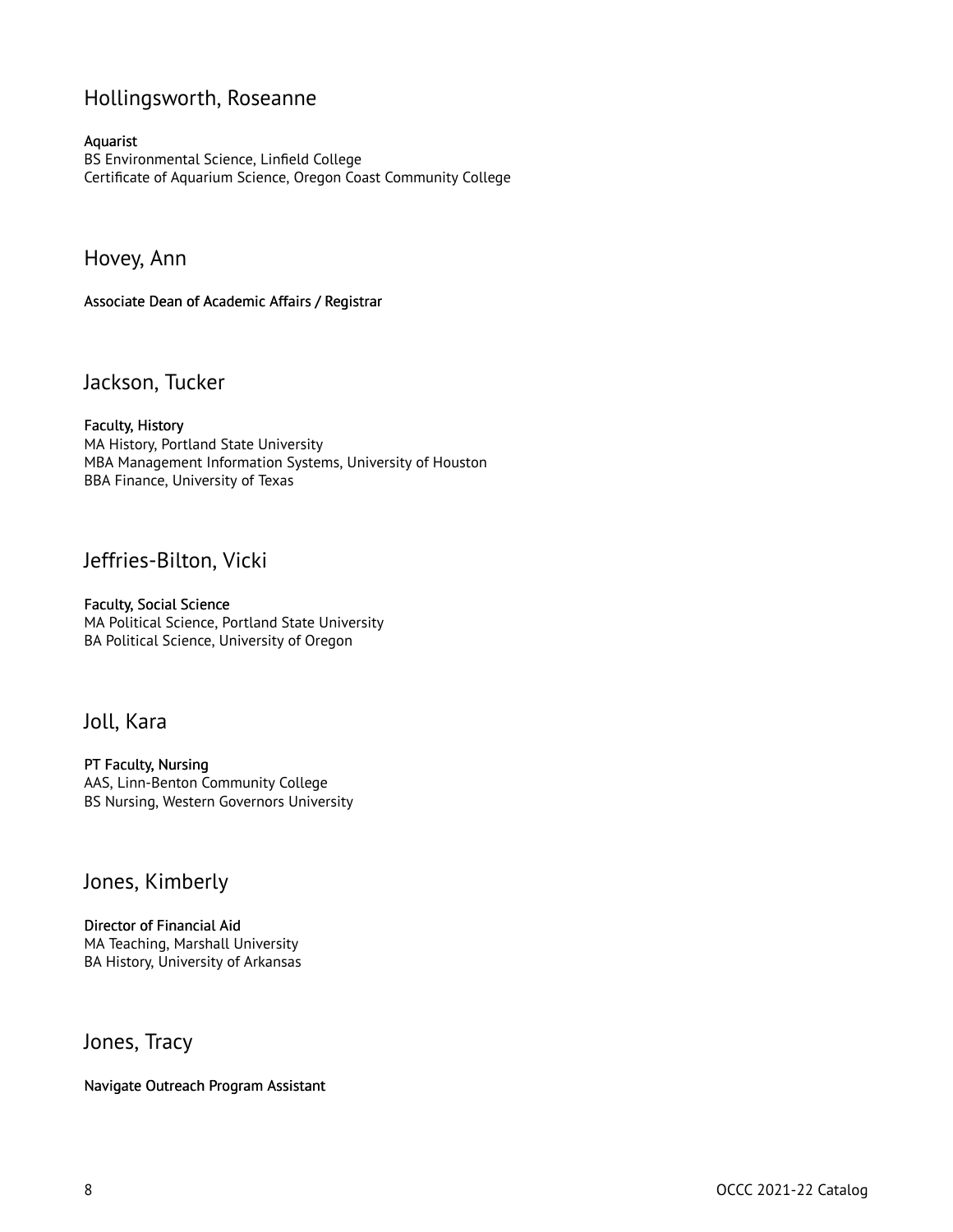# Jones-Briggs, Vickie

Administrative Assistant - Health and Human Service Programs

Juarez, Oscar

#### Faculty, Early Childhood Education

MA Education-Curriculum and Instruction, University of Texas - El Paso BA Bilingual Early Childhood Education, New Mexico University

Kaufmann, Ben

#### Associate Dean of Student Affairs

MA Teaching, Willamette University BA Social Sciences, Western Oregon University

### Kheirabadi, Masoud

#### PT Faculty, Geography

MA Agricultural Mechanization, Texas A&I University MA Geography, University of Oregon PhD Geography, University of Oregon

### Lambrecht, Misty

#### Small Business Development Center Counselor

BA Electrical Engineering, Weber State University AA Computer Science, Salt Lake City Community College

#### Lara, Genifer

Faculty, Geology MS Geosciences, Mississippi State University BA Wildlife Biology, Prescott College

#### Lara, Dan

#### Vice President Academic Affairs

BS Chemistry and Environmental Science, The College of Santa Fe MEd Educational Leadership, Northern Arizona University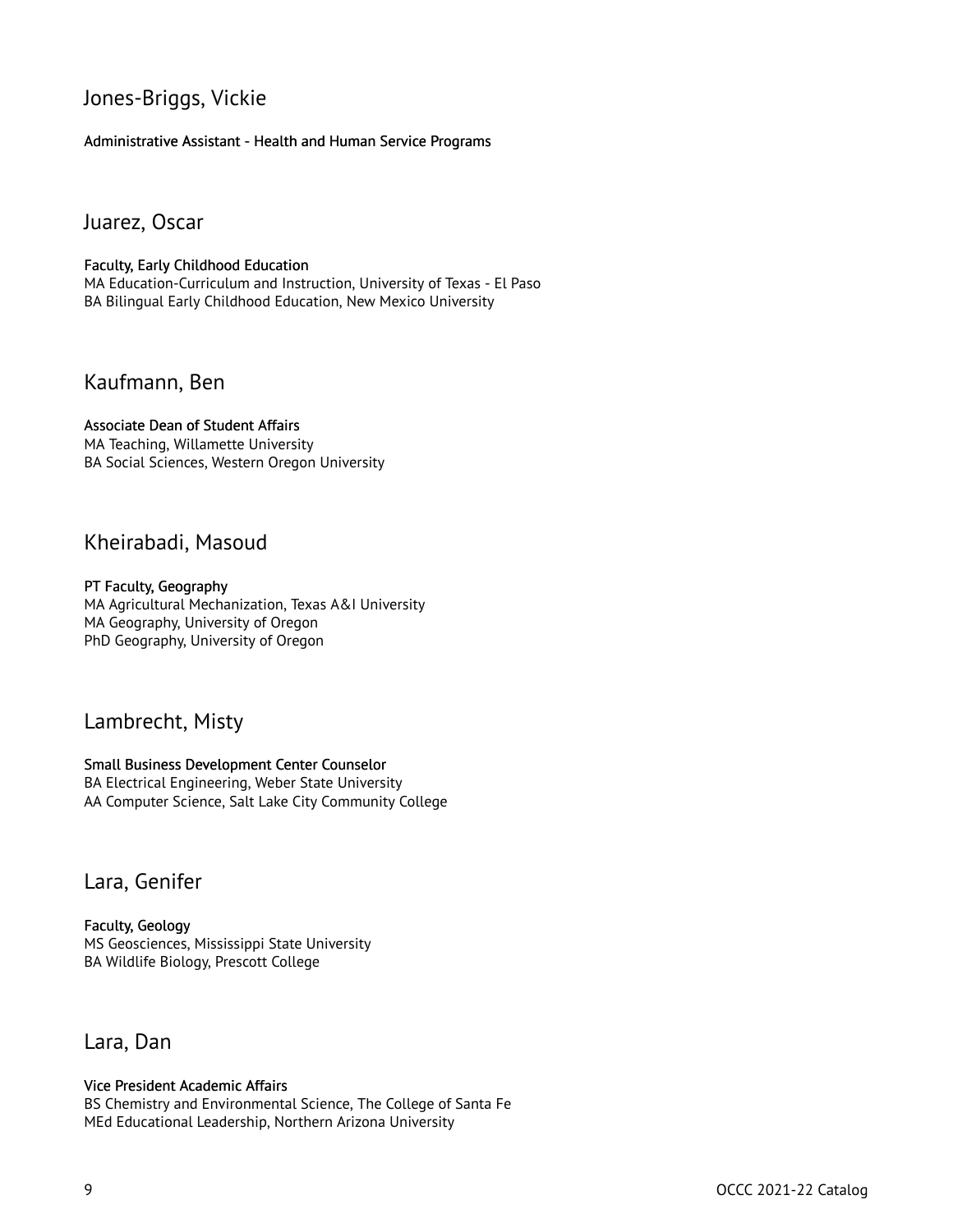Lask, Paul

#### Faculty, English and Writing

MA English, University of Illinois - Chicago BA English and Philosophy, Northeastern Illinois University

#### Laughlin, Rick

#### Faculty, Mathematics & Psychology

PhD Psychology, University of California, Los Angeles MA Psychology, University of California, Los Angeles BA Psychology, University of California, Los Angeles AA Psychology, Cerritos College

#### Lehrman, Angela

Faculty, Nursing BS Nursing, Linfield College AAS Nursing, Oregon Coast Community College

#### Ludwig, Wendy

#### Business Advisor

#### Mann, Marion

#### Faculty, Biology

BS Biology, Humboldt State University MS Fisheries Science, Oregon State University

#### Markel, Jeanne

Faculty, Psychology MS Clinical and Community Psychology, Cal State University, Fullerton BA Psychology, Cal State University Long Beach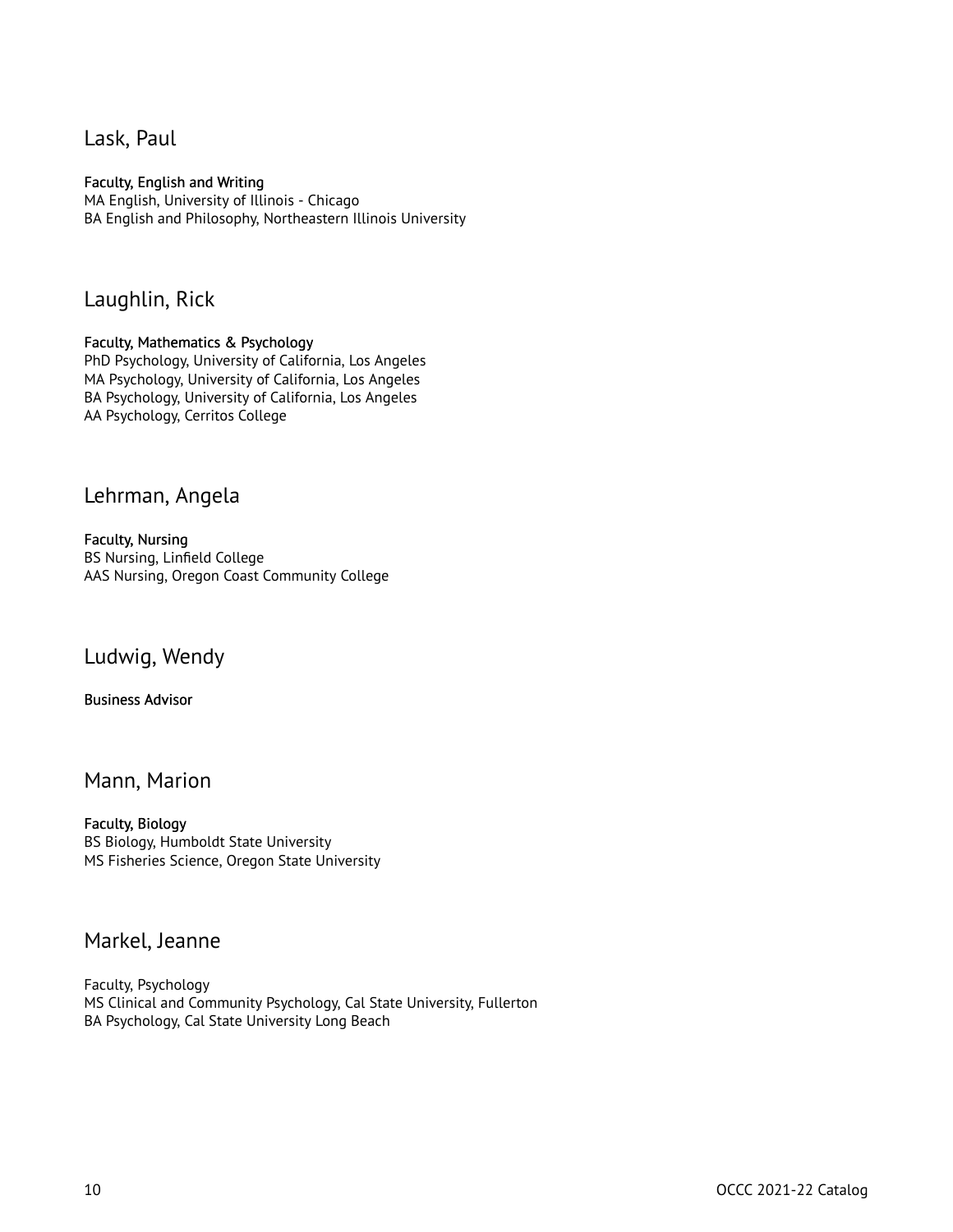# Martin, Carol

Academic Advisor MA College Student Services Administration, Oregon State University BA Religious Studies, Humboldt State University

### McKenney, Christine

#### Affiliated Staff - Music

#### McKibben, Shannon

#### Administrative Assistant, Library

AA General Studies, Oregon Coast Community College AA Transfer, Oregon Coast Community College

### Miller-Morgan, Megan

#### Faculty, College Survival and Success Basic Skills Instructor

M.Ed. Adult Education, Oregon State University BA Anthropology, Washington State University BA Asian Studies, University of Puget Sound

### Miller-Morgan, Timothy

#### Faculty, Aquarium Science

DVM Veterinary Sciences, Washington State University BS Wildlife Biology, Washington State University BS Biology, University of Puget Sound

### Misiti, Patrick

#### Faculty, Writing-Composition MFA Creative Writing, University of Wyoming BA Creative Writing, Carnegie Mellon University

#### Mitman, Grant

#### Faculty, Chemistry and Biology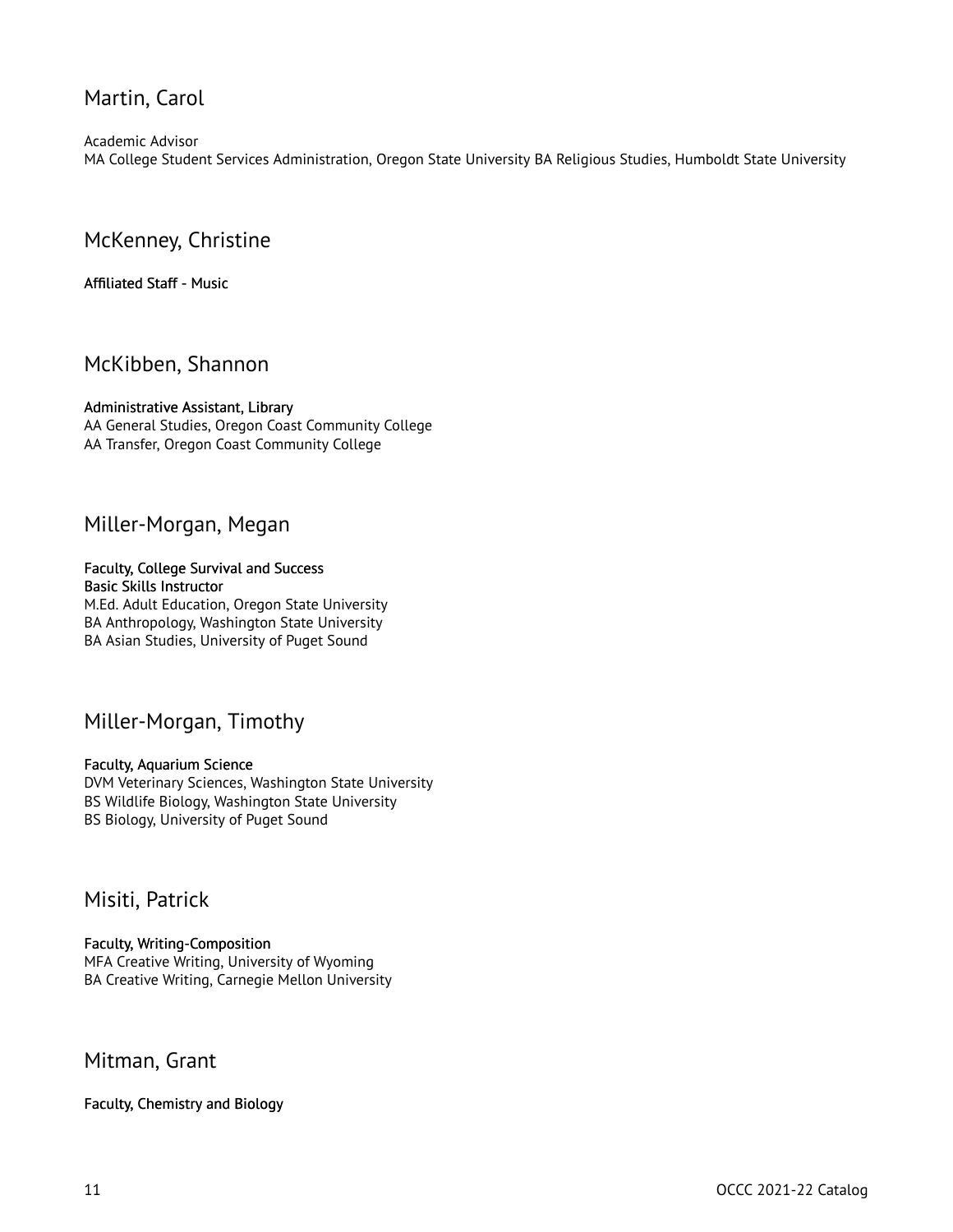# Mohler-Mitman, June

Lab Assistant - Science MS Biology/Chemistry, Montana Tech BS Zoology, Oregon State University

### Mollino, Linda

PT Faculty- CTE MSN Nursing Education, Walden University BS Nursing, Mt Saint Mary College

## Neimann, Theresa

PT Faculty, College Skills and Adult Basic Skills BS History & Political Science, Eastern Oregon University MA Celtic Theology, University of Wales Lampeter BS History & Political Science, Eastern Oregon University

### Nielsen-Limes, Inger-Marie

Faculty, Nursing AAS Respiratory Care and Nursing, Fresno City College

### Noble, Tony

Faculty, Business and Economics MS Management, Northern Arizona University BA Economics & History, Willamette University

### O'Neill, Sara

Faculty, Writing MA English, University of Texas BA Comparative Literature and Italian Studies, New York University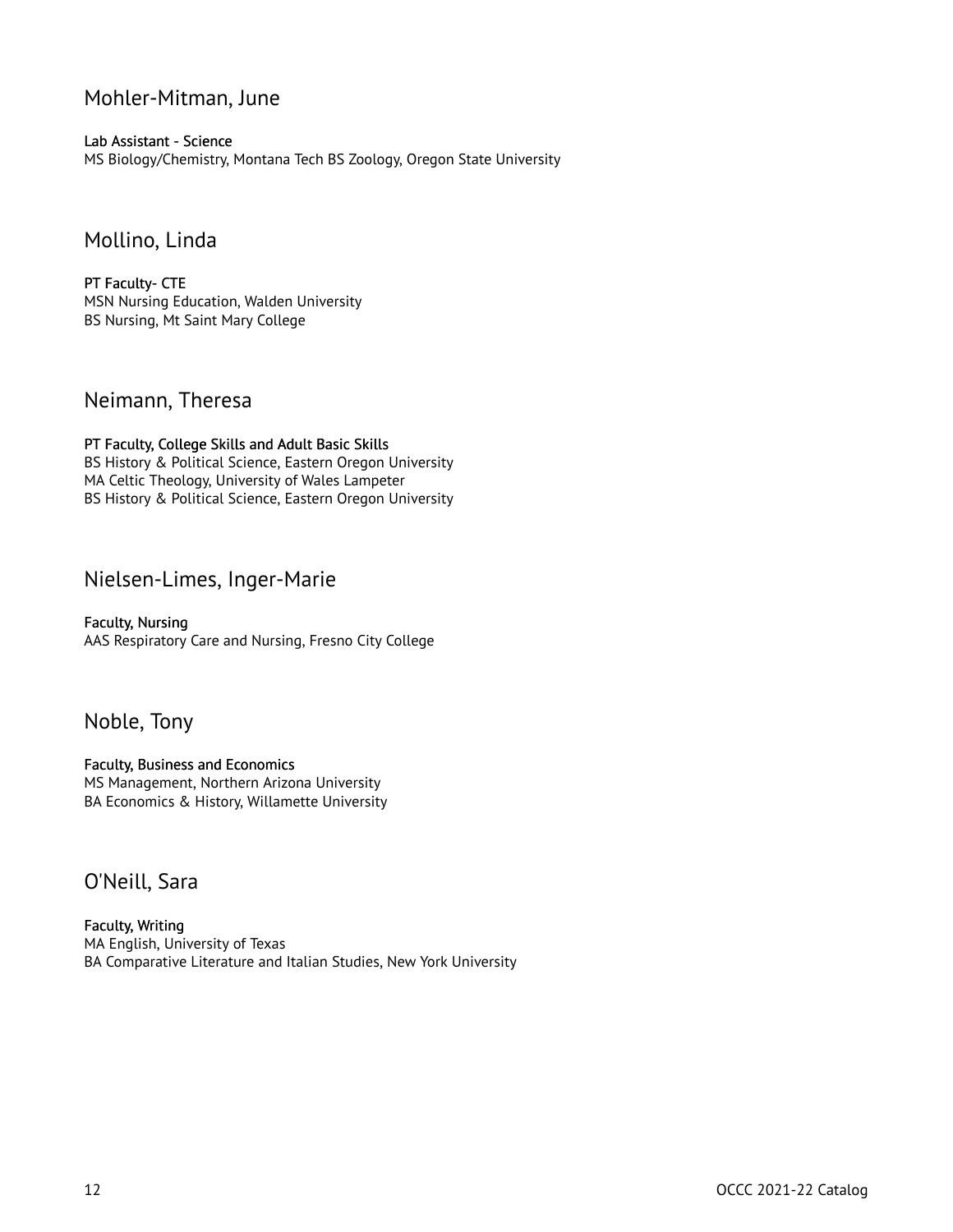# Oroz, Andres

#### Vice President Academic Affairs

PhD Organizational Leadership, Chicago School of Professional Psychology Med Higher Education, University of El Paso BMS Business, Spanish, Boarder Studies, University of El Paso

### Orton, Alesha

Faculty, Nutrition MS Nutrition, University of Utah, Salt Lake City BS Dietetics, Brigham Young University

Otis, Grace

Aquarist AAS Aquarium Science, Oregon Coast Community College

### Otsuki, Sachiko

Faculty, Art PhD Art History, Kanazawa College of Art MA Art History, Kanazawa College of Art BA Art History, Kanazawa College of Art

### Parks, Carole

Faculty, Education MS Education-Teaching, California Baptist University BA Liberal Studies, California Baptist University MA Zoology, Miami University of Ohio

# Patrick, Conni

Faculty, Nursing BS Nursing, Oregon Health and Science University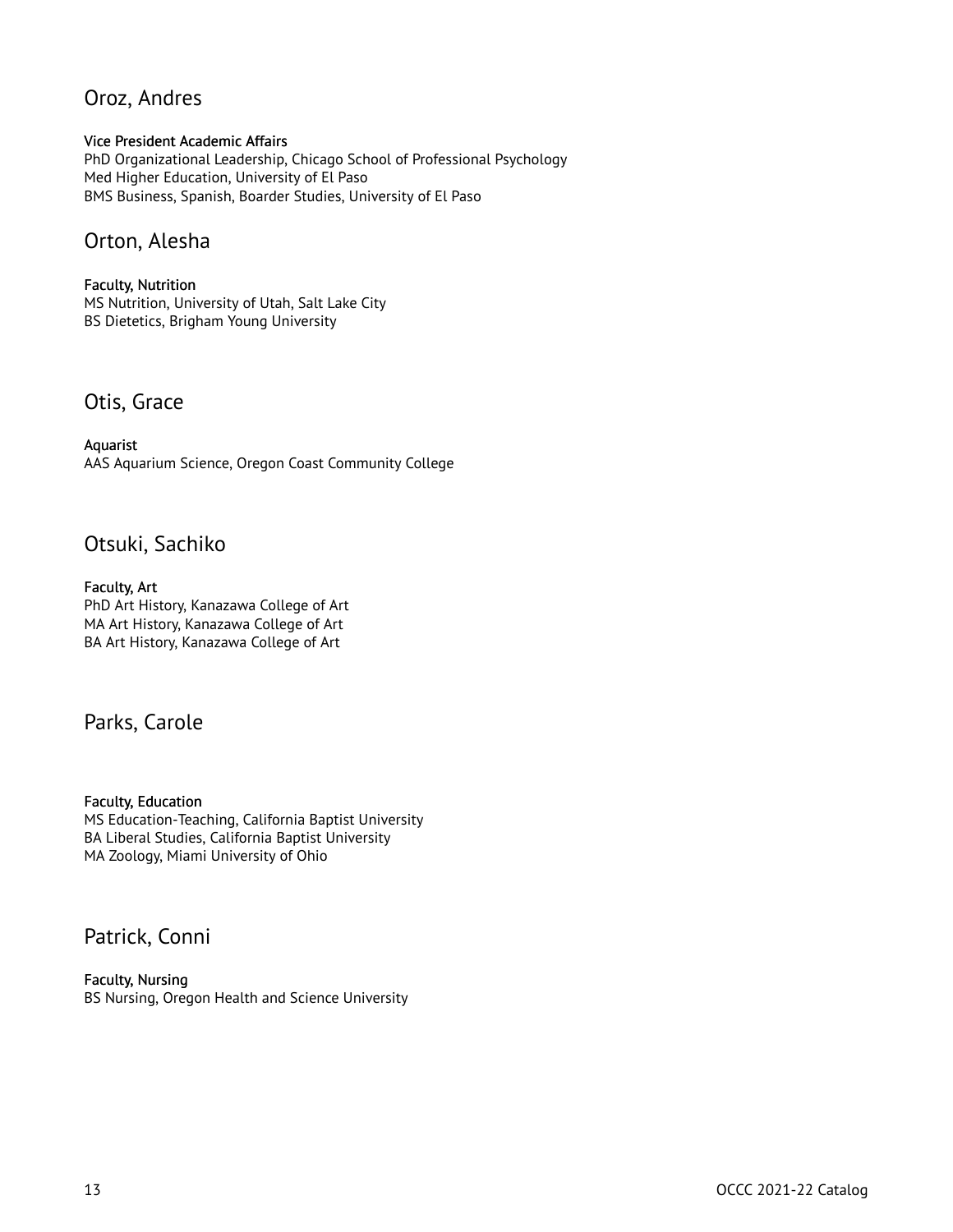# Pavlish, Catherine

#### Faculty, English (Literature and Writing)

PhD English, University of North Dakota MA English, California State University, Long Beach BA English & Education, Cal State University, Long Beach AA Liberal Arts, Rancho Santiago Community College

### Peaucelle Anne-Laure

#### Faculty, Physical Education (Yoga)

Graduate Certificate Yoga, Adore Yoda - Sydney, Australia 200H Yoga Teacher Training, Inyouga - Sydney, Australia MS Electrical Engineering and Automation, Enseeiht - Toulouse, France

### Pfaff, Karen

Faculty, Clinical Nursing BSN Nursing, University of Oregon School of Nursing MPH Public Health, Loma Linda University

# Price, Dave

#### Vice President Engagement and Entrepreneurship MBA Business Administration, Oregon State University BS Journalism, University of Kansas

### Puttman, Kimberly

#### Faculty, Sociology MA Sociology and Latin American Studies, University of Texas - Austin BA Sociology and International Studies, University of Oregon

# Quillian, William

#### Faculty, English for Speakers of Other Languages

MEd Teaching English to Speakers Other Languages, Seattle University BA Political Science, university of Washington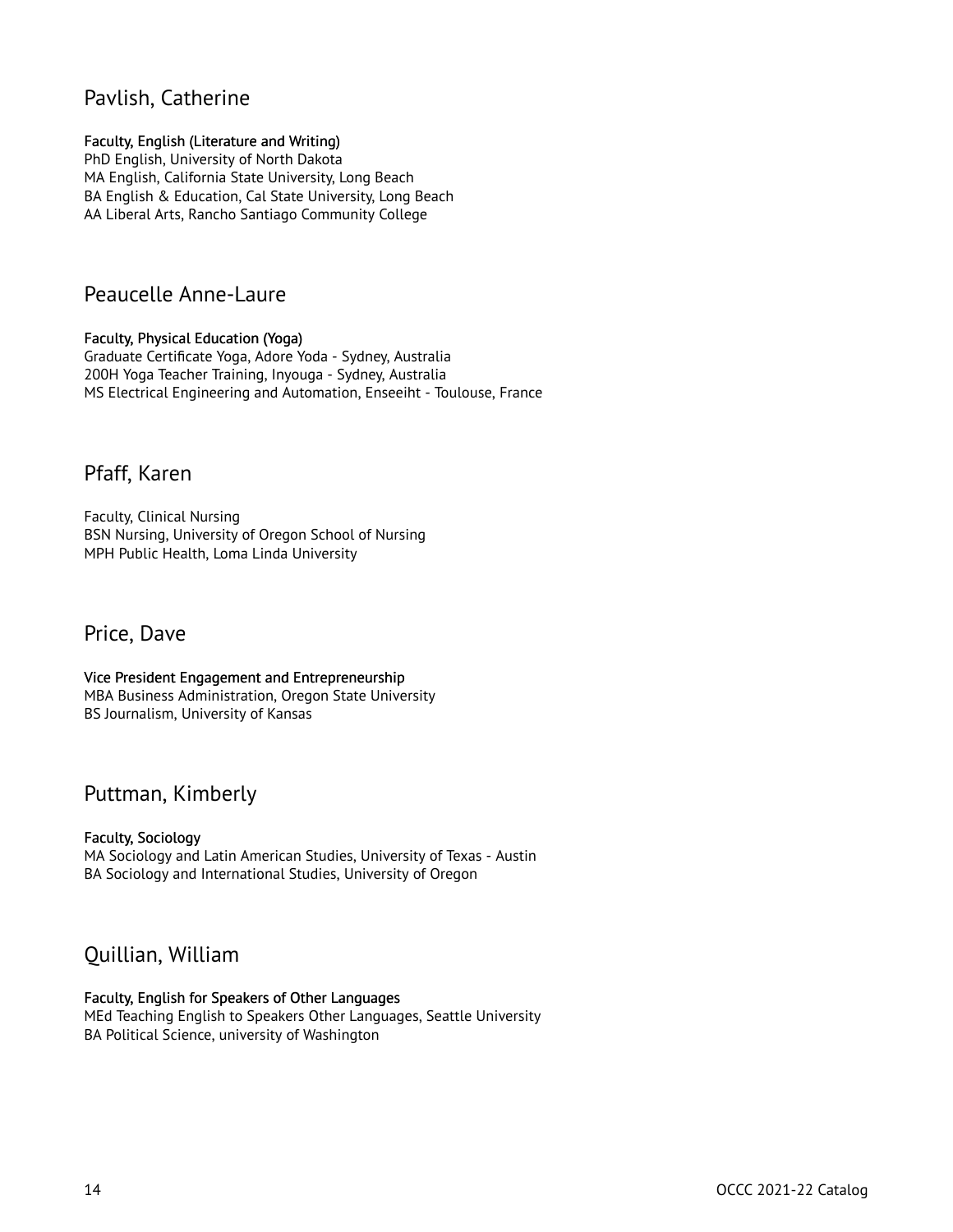Rawles, Brandye

Faculty, Basic Skills (Spanish Language GED)

### Reaney, Bonnie

Nursing Instructor MSN Nursing, University of Phoenix BS Nursing, Union College, Nebraska

# Richardson, Ollie

#### Faculty, Physical Education (Surfing)

MS Exercise and Sports Science, Oregon State University BA Exercise and Sports Science, Oregon State University BA English & Education, Cal State University, Long Beach AA Liberal Arts, Rancho Santiago Community College

# Rogers, Chris

Director of Facilities & Safety

# Rosborough, Laura

AP/AR Specialist Licensure Massage Therapy, Lane Community College

### Rybicki, Alex

IT Support Technician

# Ryslinge, Brigitte

#### President

PhD Organizational Psychology, Alliant International University MA Psychology, Alliant International University MBA University of California, Berkley MA Psychology, University of the Pacific BS Business Administration, University of the Pacific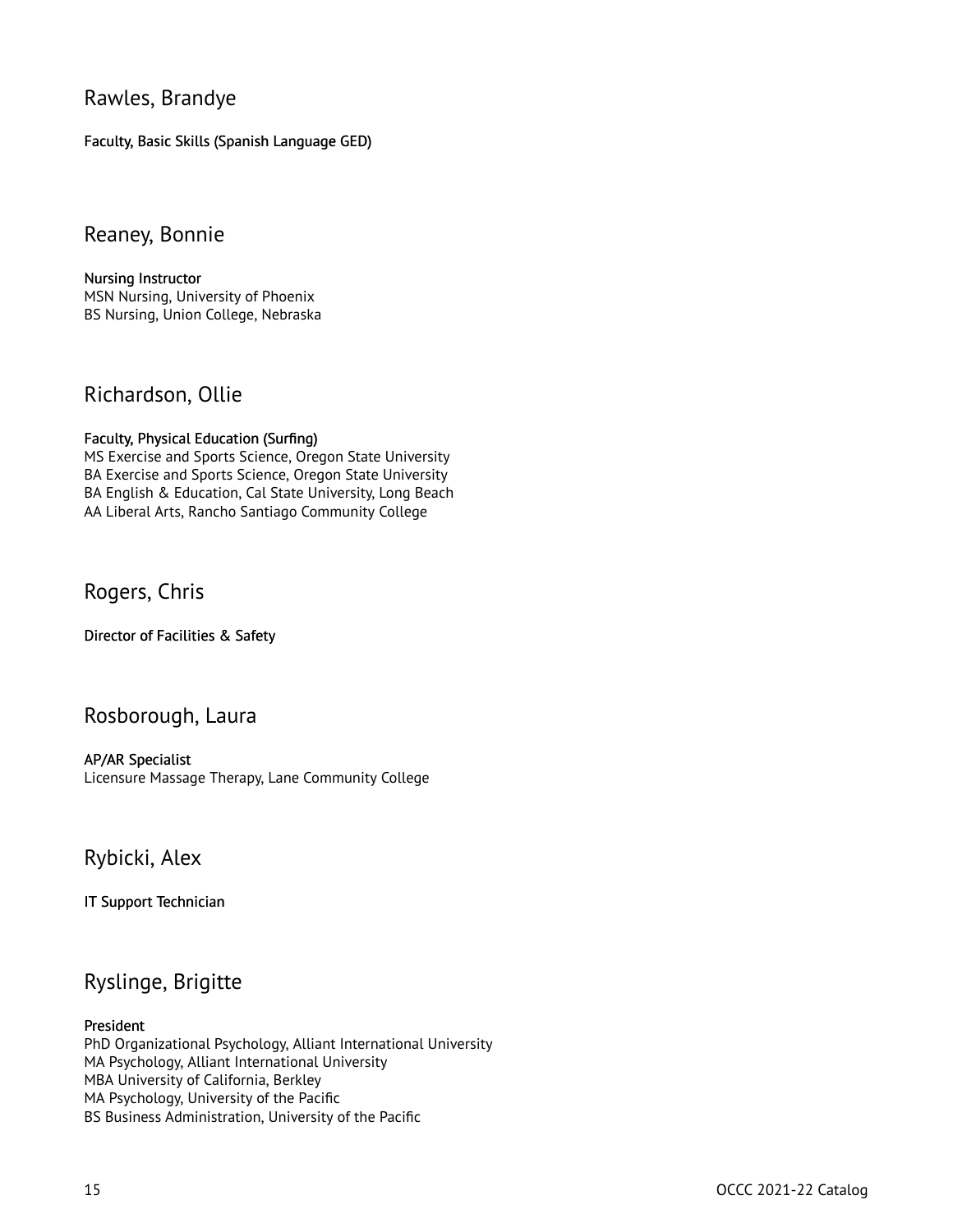# Scoville, Mary Lee

#### Faculty, Music

DMA Music Composition, University of Oregon MA Music Composition, University of Oregon BA Music, Oregon State University BS Humanities, Psychology, Oregon State University

### Skagss, Debbie

#### Title II Admin/DATA Specialist

Bachelors Church Ministries, Bethany University Masters Biblical Studies, Multnomah Seminary

### Skye, Willow

#### Faculty, Nursing

MS Nursing Education, Western Governors University BS Nursing, Western Governors University AS Nursing, Clatsop Community College

### Smiley, Dell

Facilities Lead

# Smith, Spencer

Director of Information Technology BS Computer and Information Science, University of Oregon

# Spence, Layton

Financial Aid Specialist BA Business Administration, Texas Christian University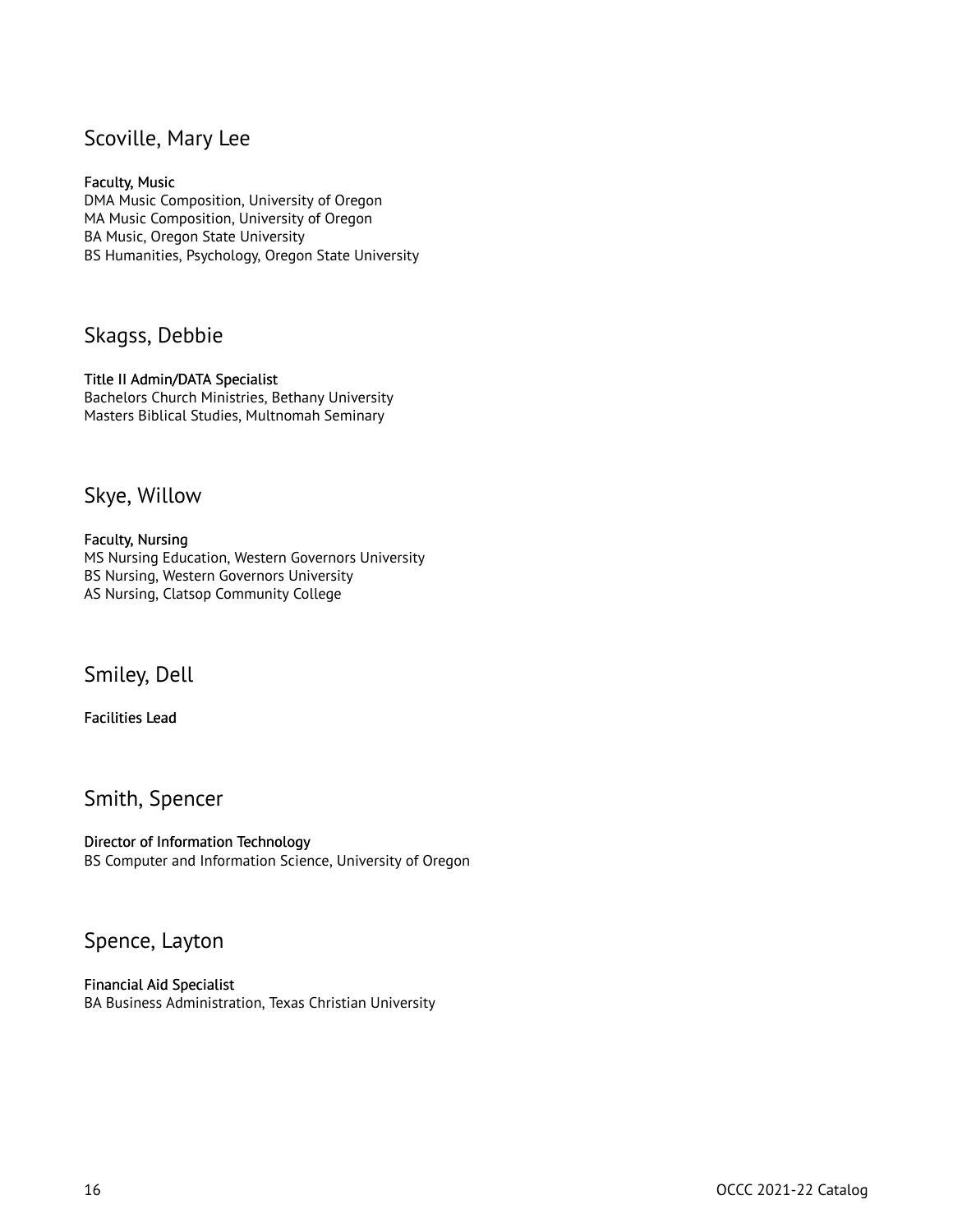# Spirtos, Andrea

Foundation Development Director

#### Stetson, Sidney

Faculty, Aquarium Science

Tice, Kirk

Faculty, Writing MA Education, Oregon State University BA English, California State University

### Tilson, Murray

Faculty, Mathematics MBA, University of Portland MS Civil Engineering, Wayne University BS Chemical Engineering, Oregon State University

### Trujillo-Dalbey, Francisca

Faculty, Communications Studies PhD Urban Studies, Portland State University MA Speech Communication, Portland State University BS Speech Communication, Marylhurst University

Welcer, Andrew

Facilities Tech I

Whipple, Ren

Student Services Office Coordinator